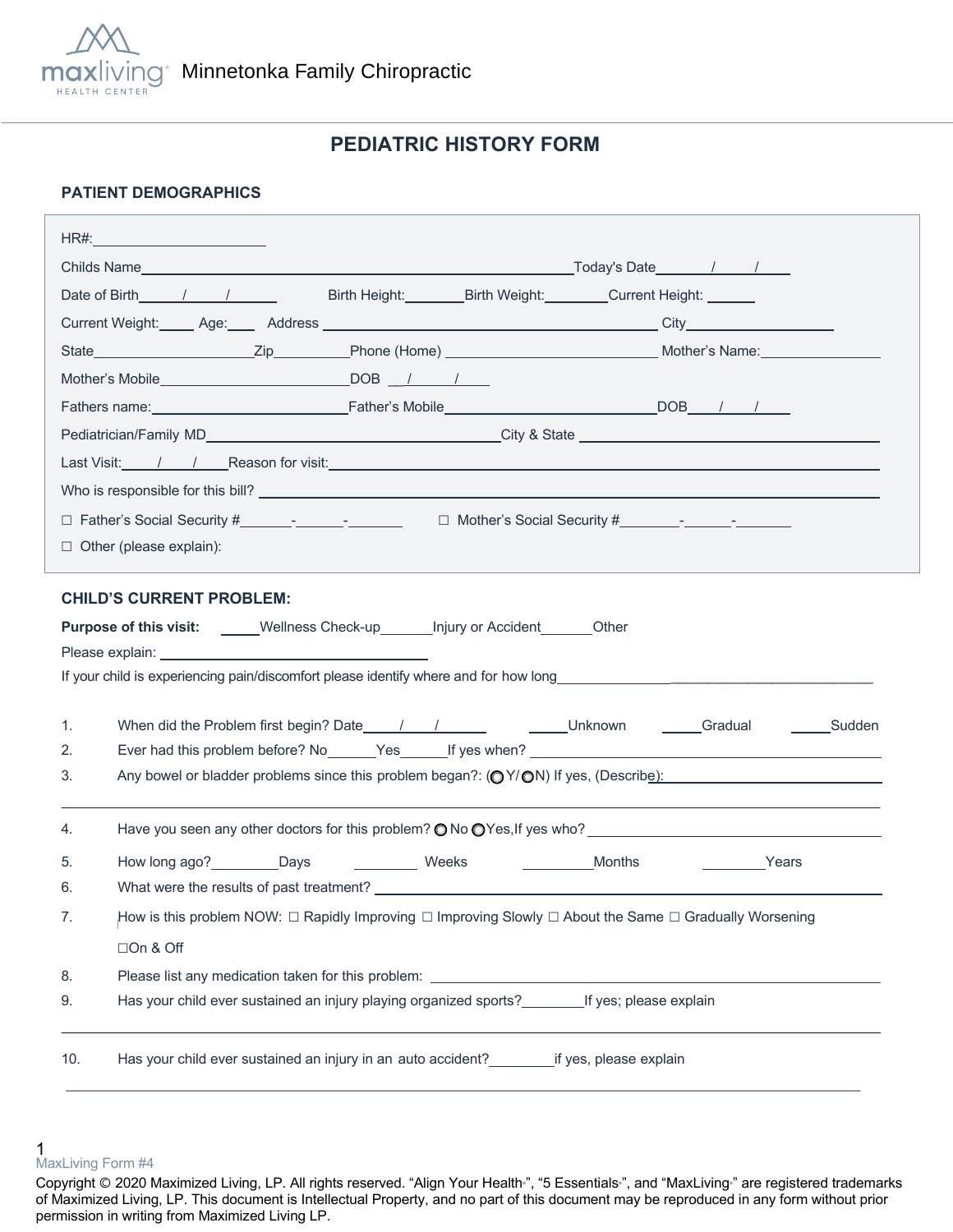

#### **HAS YOUR CHILD EVER SUFFERED FROM:** mark **Y** for YES or **N** for NO

 Headaches **Dizziness Fainting**  Seizures/Convulsions Heart Trouble Chronic Earaches Sinus Trouble **Scoliosis**  Bed Wetting Fall in baby walker Fall off bicycle Fall from changing table

Orthopedic Problems Neck Problems Arm Problems Leg Problems Joint Problems Backaches Poor Posture Anemia Colic Fall from bed or couch Fall from high chair Fall off monkey bars

Digestive Disorders Poor Appetite Stomach Ache Reflux **Constipation** Diarrhea Hypertension Colds/Flu Broken Bones Fall from crib Fall off slide Fall off skateboard/skates Behavioral Problems ADD/ADHD Ruptures/Hernia Muscle Pain Growing Pains Allergies to Asthma Walking Trouble Sleeping Problems Fall off swing Fall down stairs Other:

#### I understand that I am directly and fully responsible to this office for all fees associated with chiropractic care my child receives.

The risks associated with exposure to x-rays and spinal adjustments have been explained to me to my complete satisfaction, and I have conveyed my understanding of these risks to the doctor. After careful consideration I do hereby request and authorize imaging studies and chiropractic adjustments for the benefit of my minor child for whom I have the legal right to select and authorize health care services on behalf of. I hereby request and authorize this office to administer healthcare as deemed necessary to my dependent minor child. This authorization also extends to include diagnostic imaging, laboratory and other testing at the doctor's discretion.

 $\Box$  Under the terms and conditions of my divorce, separation or other legal authorization, the consent of a spouse/former spouse or other guardian is not required. If my authority to so select and authorize this care should change in any way, I will immediately notify this office.

Parent or Legal Guardian's Signature Date Date

Doctor Signature Date

2 MaxLiving Form #4

Copyright © 2020 Maximized Living, LP. All rights reserved. "Align Your Health<sub>"</sub>, "5 Essentials<sub>"</sub>, and "MaxLiving<sub>"</sub> are registered trademarks of Maximized Living, LP. This document is Intellectual Property, and no part of this document may be reproduced in any form without prior permission in writing from Maximized Living LP.